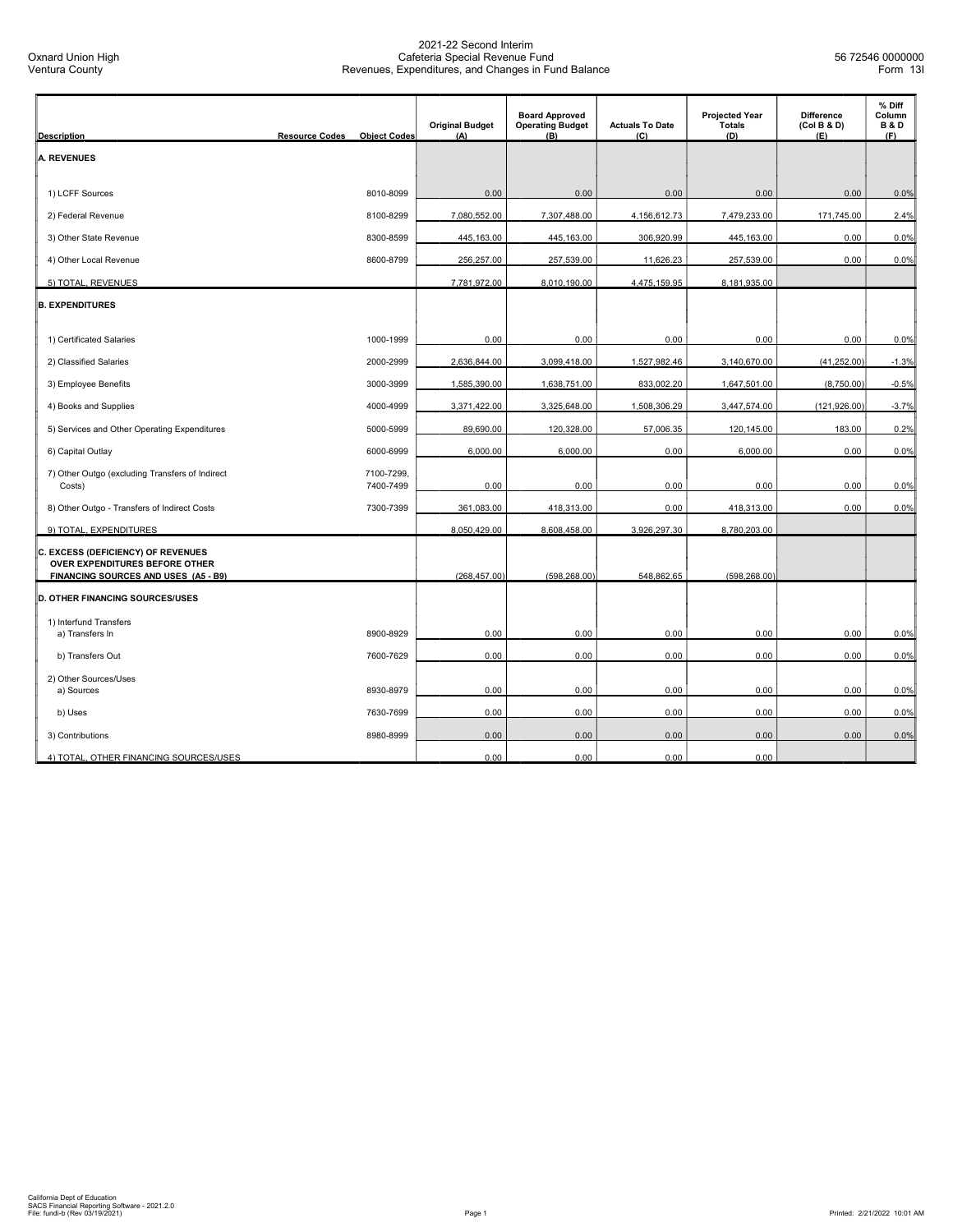| <b>Description</b>                                                 | <b>Resource Codes</b> | <b>Object Codes</b> | <b>Original Budget</b><br>(A) | <b>Board Approved</b><br><b>Operating Budget</b><br>(B) | <b>Actuals To Date</b><br>(C) | <b>Projected Year</b><br>Totals<br>(D) | <b>Difference</b><br>(Col B & D)<br>(E) | % Diff<br>Column<br><b>B&amp;D</b><br>(F) |
|--------------------------------------------------------------------|-----------------------|---------------------|-------------------------------|---------------------------------------------------------|-------------------------------|----------------------------------------|-----------------------------------------|-------------------------------------------|
| E. NET INCREASE (DECREASE) IN FUND<br>BALANCE (C + D4)             |                       |                     | (268, 457.00)                 | (598, 268.00)                                           | 548,862.65                    | (598, 268.00)                          |                                         |                                           |
| F. FUND BALANCE, RESERVES                                          |                       |                     |                               |                                                         |                               |                                        |                                         |                                           |
| 1) Beginning Fund Balance<br>a) As of July 1 - Unaudited           |                       | 9791                | 312,496.00                    | 2,605,594.00                                            |                               | 2,605,594.00                           | 0.00                                    | 0.0%                                      |
| b) Audit Adjustments                                               |                       | 9793                | 0.00                          | 0.00                                                    |                               | 0.00                                   | 0.00                                    | 0.0%                                      |
| c) As of July 1 - Audited (F1a + F1b)                              |                       |                     | 312,496.00                    | 2,605,594.00                                            |                               | 2,605,594.00                           |                                         |                                           |
| d) Other Restatements                                              |                       | 9795                | 0.00                          | 0.00                                                    |                               | 0.00                                   | 0.00                                    | 0.0%                                      |
| e) Adjusted Beginning Balance (F1c + F1d)                          |                       |                     | 312,496.00                    | 2,605,594.00                                            |                               | 2,605,594.00                           |                                         |                                           |
| 2) Ending Balance, June 30 (E + F1e)                               |                       |                     | 44,039.00                     | 2,007,326.00                                            |                               | 2,007,326.00                           |                                         |                                           |
| Components of Ending Fund Balance<br>a) Nonspendable               |                       |                     |                               |                                                         |                               |                                        |                                         |                                           |
| Revolving Cash                                                     |                       | 9711                | 0.00                          | 0.00                                                    |                               | 0.00                                   |                                         |                                           |
| <b>Stores</b>                                                      |                       | 9712                | 0.00                          | 0.00                                                    |                               | 0.00                                   |                                         |                                           |
| Prepaid Items                                                      |                       | 9713                | 0.00                          | 0.00                                                    |                               | 0.00                                   |                                         |                                           |
| All Others                                                         |                       | 9719                | 0.00                          | 0.00                                                    |                               | 0.00                                   |                                         |                                           |
| b) Restricted<br>c) Committed                                      |                       | 9740                | 44,039.00                     | 2,007,326.00                                            |                               | 2,007,326.00                           |                                         |                                           |
| <b>Stabilization Arrangements</b>                                  |                       | 9750                | 0.00                          | 0.00                                                    |                               | 0.00                                   |                                         |                                           |
| Other Commitments<br>d) Assigned                                   |                       | 9760                | 0.00                          | 0.00                                                    |                               | 0.00                                   |                                         |                                           |
| Other Assignments                                                  |                       | 9780                | 0.00                          | 0.00                                                    |                               | 0.00                                   |                                         |                                           |
| e) Unassigned/Unappropriated<br>Reserve for Economic Uncertainties |                       | 9789                | 0.00                          | 0.00                                                    |                               | 0.00                                   |                                         |                                           |
| Unassigned/Unappropriated Amount                                   |                       | 9790                | 0.00                          | 0.00                                                    |                               | 0.00                                   |                                         |                                           |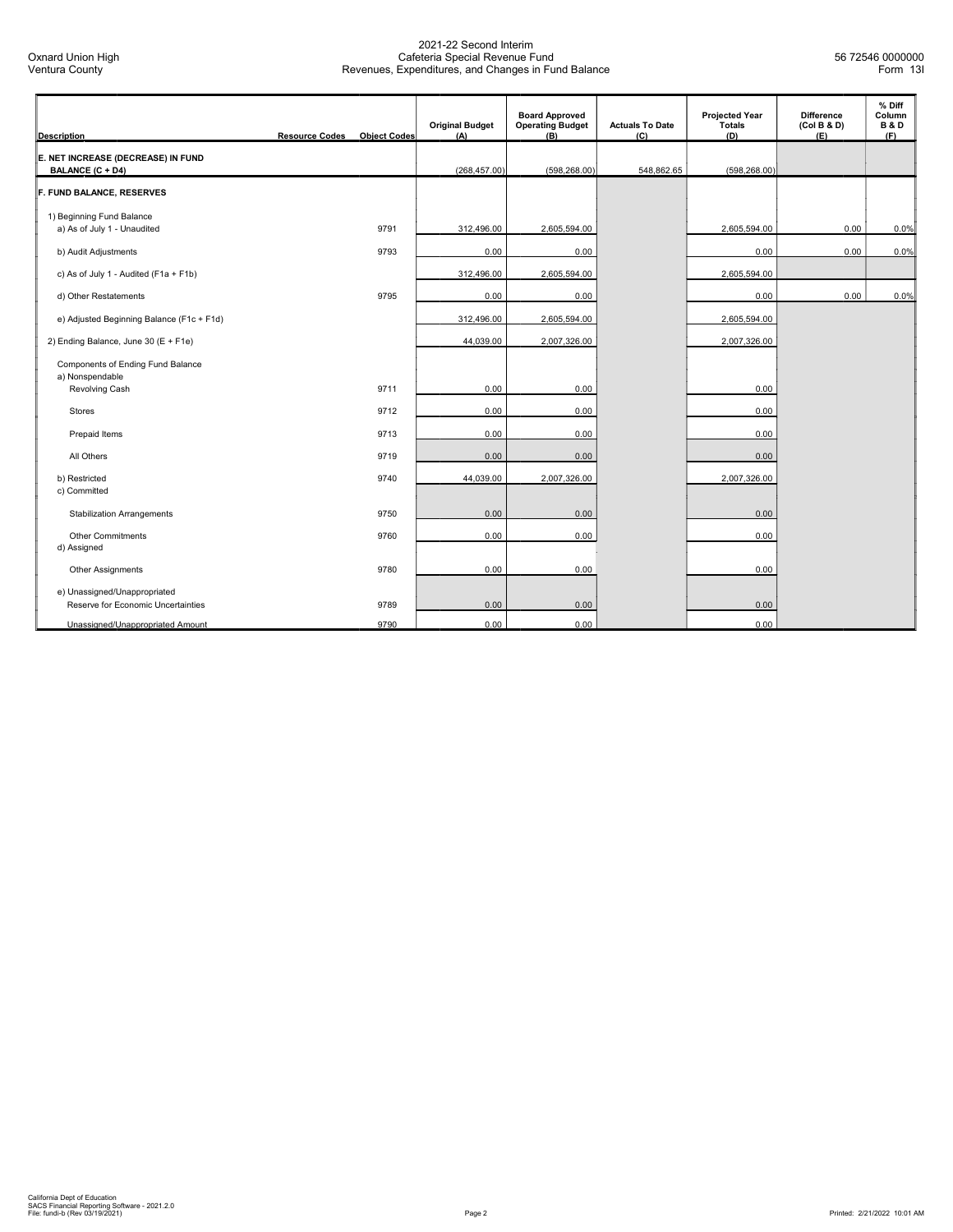| <b>Description</b>                                       | <b>Resource Codes</b> | <b>Object Codes</b> | <b>Original Budget</b><br>(A) | <b>Board Approved</b><br><b>Operating Budget</b><br>(B) | <b>Actuals To Date</b><br>(C) | <b>Projected Year</b><br>Totals<br>(D) | <b>Difference</b><br>(Col B & D)<br>(E) | % Diff<br>Column<br><b>B&amp;D</b><br>(F) |
|----------------------------------------------------------|-----------------------|---------------------|-------------------------------|---------------------------------------------------------|-------------------------------|----------------------------------------|-----------------------------------------|-------------------------------------------|
| <b>FEDERAL REVENUE</b>                                   |                       |                     |                               |                                                         |                               |                                        |                                         |                                           |
| <b>Child Nutrition Programs</b>                          |                       | 8220                | 6,685,866.00                  | 6,912,802.00                                            | 4,156,612.73                  | 7,084,547.00                           | 171,745.00                              | 2.5%                                      |
| Donated Food Commodities                                 |                       | 8221                | 394,686.00                    | 394,686.00                                              | 0.00                          | 394,686.00                             | 0.00                                    | 0.0%                                      |
| All Other Federal Revenue                                |                       | 8290                | 0.00                          | 0.00                                                    | 0.00                          | 0.00                                   | 0.00                                    | 0.0%                                      |
| TOTAL, FEDERAL REVENUE                                   |                       |                     | 7,080,552.00                  | 7,307,488.00                                            | 4,156,612.73                  | 7,479,233.00                           | 171,745.00                              | 2.4%                                      |
| <b>OTHER STATE REVENUE</b>                               |                       |                     |                               |                                                         |                               |                                        |                                         |                                           |
| <b>Child Nutrition Programs</b>                          |                       | 8520                | 445,163.00                    | 445,163.00                                              | 306,920.99                    | 445,163.00                             | 0.00                                    | 0.0%                                      |
| All Other State Revenue                                  |                       | 8590                | 0.00                          | 0.00                                                    | 0.00                          | 0.00                                   | 0.00                                    | 0.0%                                      |
| TOTAL, OTHER STATE REVENUE                               |                       |                     | 445,163.00                    | 445,163.00                                              | 306,920.99                    | 445,163.00                             | 0.00                                    | 0.0%                                      |
| <b>OTHER LOCAL REVENUE</b>                               |                       |                     |                               |                                                         |                               |                                        |                                         |                                           |
| Sales                                                    |                       |                     |                               |                                                         |                               |                                        |                                         |                                           |
| Sale of Equipment/Supplies                               |                       | 8631                | 0.00                          | 0.00                                                    | 0.00                          | 0.00                                   | 0.00                                    | 0.0%                                      |
| <b>Food Service Sales</b>                                |                       | 8634                | 191.972.00                    | 191,972.00                                              | (2, 118.75)                   | 191,972.00                             | 0.00                                    | 0.0%                                      |
| Leases and Rentals                                       |                       | 8650                | 0.00                          | 0.00                                                    | 0.00                          | 0.00                                   | 0.00                                    | 0.0%                                      |
| Interest                                                 |                       | 8660                | 14,185.00                     | 14,185.00                                               | 3,010.10                      | 14,185.00                              | 0.00                                    | 0.0%                                      |
| Net Increase (Decrease) in the Fair Value of Investments |                       | 8662                | 0.00                          | 0.00                                                    | 0.00                          | 0.00                                   | 0.00                                    | 0.0%                                      |
| Fees and Contracts                                       |                       |                     |                               |                                                         |                               |                                        |                                         |                                           |
| <b>Interagency Services</b>                              |                       | 8677                | 0.00                          | 0.00                                                    | 0.00                          | 0.00                                   | 0.00                                    | 0.0%                                      |
| Other Local Revenue                                      |                       |                     |                               |                                                         |                               |                                        |                                         |                                           |
| All Other Local Revenue                                  |                       | 8699                | 50.100.00                     | 51,382.00                                               | 10,734.88                     | 51,382.00                              | 0.00                                    | 0.0%                                      |
| TOTAL, OTHER LOCAL REVENUE                               |                       |                     | 256,257.00                    | 257,539.00                                              | 11,626.23                     | 257,539.00                             | 0.00                                    | 0.0%                                      |
| TOTAL, REVENUES                                          |                       |                     | 7,781,972.00                  | 8,010,190.00                                            | 4,475,159.95                  | 8,181,935.00                           |                                         |                                           |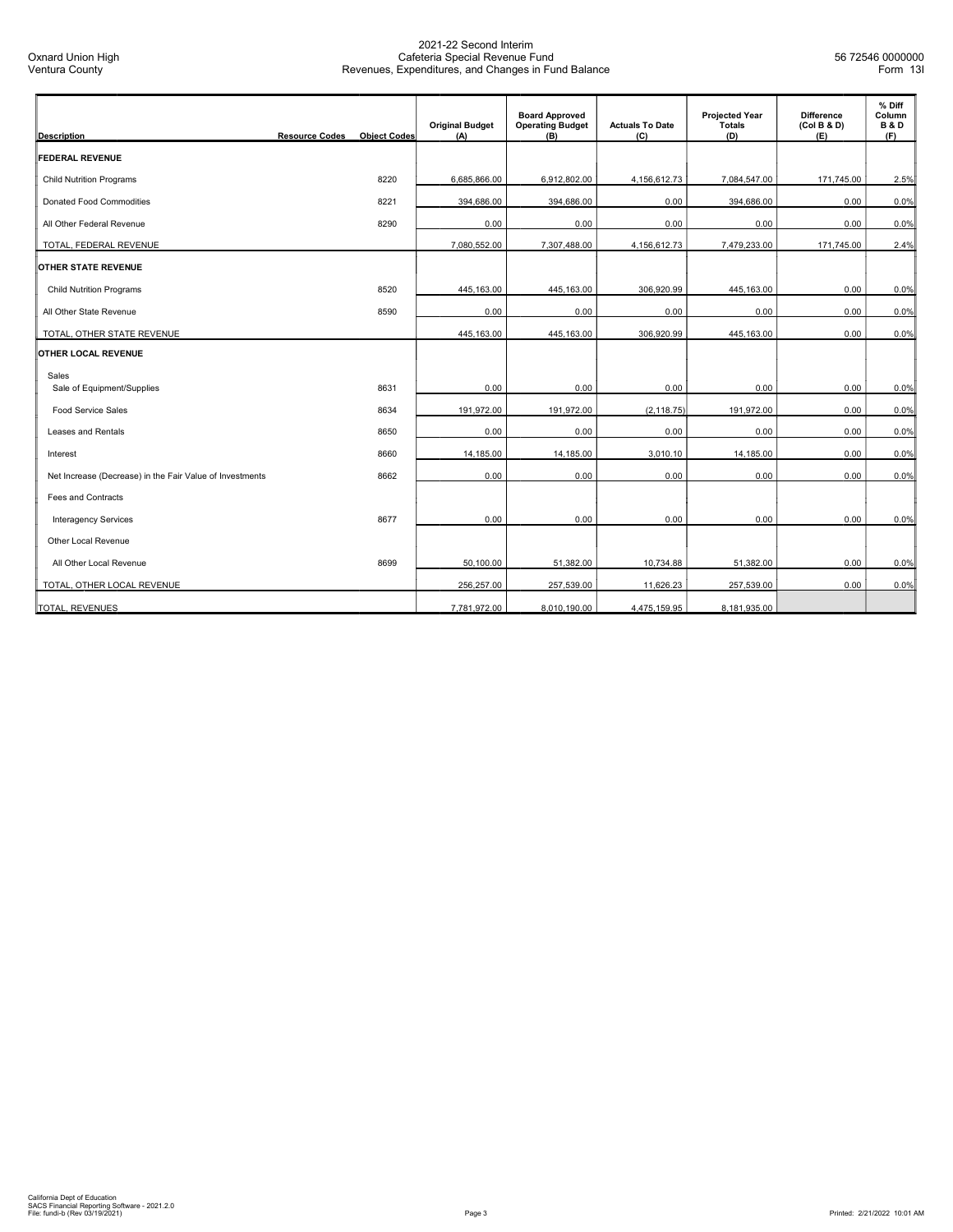| <b>Description</b>                                     | <b>Resource Codes</b> | <b>Object Codes</b> | <b>Original Budget</b><br>(A) | <b>Board Approved</b><br><b>Operating Budget</b><br>(B) | <b>Actuals To Date</b><br>(C) | <b>Projected Year</b><br><b>Totals</b><br>(D) | <b>Difference</b><br>(Col B & D)<br>(E) | % Diff<br>Column<br><b>B&amp;D</b><br>(F) |
|--------------------------------------------------------|-----------------------|---------------------|-------------------------------|---------------------------------------------------------|-------------------------------|-----------------------------------------------|-----------------------------------------|-------------------------------------------|
| <b>CERTIFICATED SALARIES</b>                           |                       |                     |                               |                                                         |                               |                                               |                                         |                                           |
| Certificated Supervisors' and Administrators' Salaries |                       | 1300                | 0.00                          | 0.00                                                    | 0.00                          | 0.00                                          | 0.00                                    | 0.0%                                      |
| <b>Other Certificated Salaries</b>                     |                       | 1900                | 0.00                          | 0.00                                                    | 0.00                          | 0.00                                          | 0.00                                    | 0.0%                                      |
| TOTAL, CERTIFICATED SALARIES                           |                       |                     | 0.00                          | 0.00                                                    | 0.00                          | 0.00                                          | 0.00                                    | 0.0%                                      |
| <b>CLASSIFIED SALARIES</b>                             |                       |                     |                               |                                                         |                               |                                               |                                         |                                           |
| <b>Classified Support Salaries</b>                     |                       | 2200                | 2,012,976.00                  | 2,385,881.00                                            | 1,113,628.29                  | 2,388,339.00                                  | (2,458.00)                              | $-0.1%$                                   |
| Classified Supervisors' and Administrators' Salaries   |                       | 2300                | 514,440.00                    | 600,109.00                                              | 357,971.13                    | 639,004.00                                    | (38, 895.00)                            | $-6.5%$                                   |
| Clerical, Technical and Office Salaries                |                       | 2400                | 109,428.00                    | 113,428.00                                              | 56,383.04                     | 113,327.00                                    | 101.00                                  | 0.1%                                      |
| <b>Other Classified Salaries</b>                       |                       | 2900                | 0.00                          | 0.00                                                    | 0.00                          | 0.00                                          | 0.00                                    | 0.0%                                      |
| TOTAL, CLASSIFIED SALARIES                             |                       |                     | 2,636,844.00                  | 3,099,418.00                                            | 1,527,982.46                  | 3,140,670.00                                  | (41, 252.00)                            | $-1.3%$                                   |
| <b>EMPLOYEE BENEFITS</b>                               |                       |                     |                               |                                                         |                               |                                               |                                         |                                           |
| <b>STRS</b>                                            |                       | 3101-3102           | 0.00                          | 0.00                                                    | 0.00                          | 0.00                                          | 0.00                                    | 0.0%                                      |
| <b>PERS</b>                                            |                       | 3201-3202           | 510,667.00                    | 549,357.00                                              | 278,216.72                    | 577,446.00                                    | (28,089.00)                             | $-5.1%$                                   |
| OASDI/Medicare/Alternative                             |                       | 3301-3302           | 201,717.00                    | 236,789.00                                              | 116,152.83                    | 240,127.00                                    | (3,338.00)                              | $-1.4%$                                   |
| Health and Welfare Benefits                            |                       | 3401-3402           | 484,523.00                    | 450,442.00                                              | 220,998.11                    | 426,793.00                                    | 23,649.00                               | 5.3%                                      |
| Unemployment Insurance                                 |                       | 3501-3502           | 31,277.00                     | 15,497.00                                               | 7,564.50                      | 15,698.00                                     | (201.00)                                | $-1.3%$                                   |
| <b>Workers' Compensation</b>                           |                       | 3601-3602           | 50,628.00                     | 57,947.00                                               | 28,580.22                     | 58,718.00                                     | (771.00)                                | $-1.3%$                                   |
| OPEB, Allocated                                        |                       | 3701-3702           | 306,578.00                    | 328,719.00                                              | 181,489.82                    | 328,719.00                                    | 0.00                                    | 0.0%                                      |
| OPEB, Active Employees                                 |                       | 3751-3752           | 0.00                          | 0.00                                                    | 0.00                          | 0.00                                          | 0.00                                    | 0.0%                                      |
| <b>Other Employee Benefits</b>                         |                       | 3901-3902           | 0.00                          | 0.00                                                    | 0.00                          | 0.00                                          | 0.00                                    | 0.0%                                      |
| TOTAL, EMPLOYEE BENEFITS                               |                       |                     | 1,585,390.00                  | 1,638,751.00                                            | 833,002.20                    | 1,647,501.00                                  | (8,750.00)                              | $-0.5%$                                   |
| <b>BOOKS AND SUPPLIES</b>                              |                       |                     |                               |                                                         |                               |                                               |                                         |                                           |
| Books and Other Reference Materials                    |                       | 4200                | 0.00                          | 0.00                                                    | 0.00                          | 0.00                                          | 0.00                                    | 0.0%                                      |
| Materials and Supplies                                 |                       | 4300                | 245,697.00                    | 245,684.00                                              | 117,202.54                    | 256,057.00                                    | (10, 373.00)                            | $-4.2%$                                   |
| Noncapitalized Equipment                               |                       | 4400                | 23,900.00                     | 49,806.00                                               | 26,692.69                     | 47,823.00                                     | 1,983.00                                | 4.0%                                      |
| Food                                                   |                       | 4700                | 3,101,825.00                  | 3,030,158.00                                            | 1,364,411.06                  | 3,143,694.00                                  | (113, 536.00)                           | $-3.7%$                                   |
| TOTAL, BOOKS AND SUPPLIES                              |                       |                     | 3,371,422.00                  | 3,325,648.00                                            | 1,508,306.29                  | 3,447,574.00                                  | (121, 926.00)                           | $-3.7%$                                   |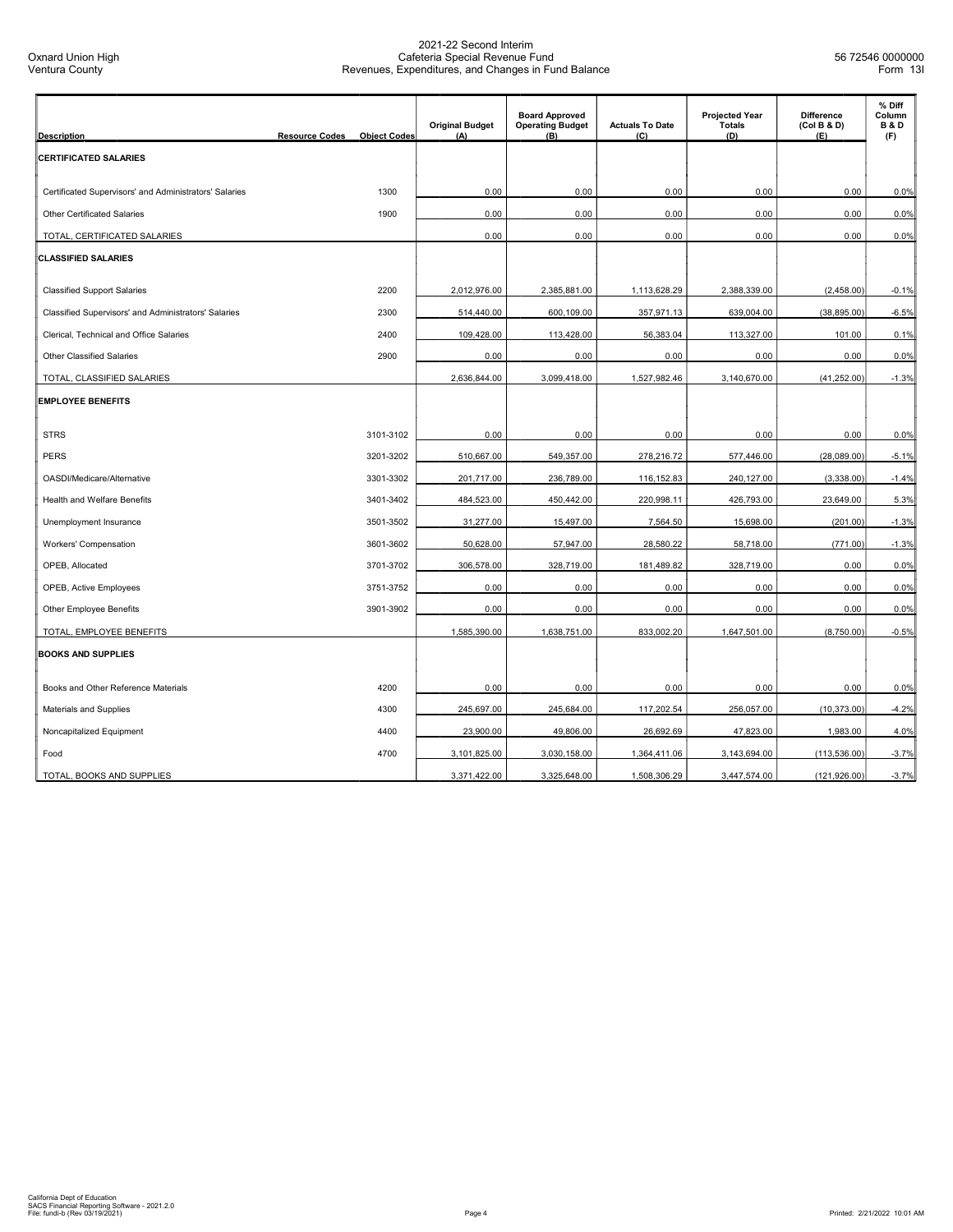| <b>Description</b>                                                    | <b>Resource Codes</b><br><b>Object Codes</b> | <b>Original Budget</b><br>(A) | <b>Board Approved</b><br><b>Operating Budget</b><br>(B) | <b>Actuals To Date</b><br>(C) | <b>Projected Year</b><br><b>Totals</b><br>(D) | <b>Difference</b><br>(Col B & D)<br>(E) | % Diff<br>Column<br><b>B&amp;D</b><br>(F) |
|-----------------------------------------------------------------------|----------------------------------------------|-------------------------------|---------------------------------------------------------|-------------------------------|-----------------------------------------------|-----------------------------------------|-------------------------------------------|
| SERVICES AND OTHER OPERATING EXPENDITURES                             |                                              |                               |                                                         |                               |                                               |                                         |                                           |
| Subagreements for Services                                            | 5100                                         | 0.00                          | 0.00                                                    | 0.00                          | 0.00                                          | 0.00                                    | 0.0%                                      |
| <b>Travel and Conferences</b>                                         | 5200                                         | 7,100.00                      | 7,650.00                                                | 1,721.00                      | 8,650.00                                      | (1,000.00)                              | $-13.1%$                                  |
| Dues and Memberships                                                  | 5300                                         | 5,240.00                      | 5,287.00                                                | 360.50                        | 5,287.00                                      | 0.00                                    | 0.0%                                      |
| Insurance                                                             | 5400-5450                                    | 0.00                          | 0.00                                                    | 0.00                          | 0.00                                          | 0.00                                    | 0.0%                                      |
| Operations and Housekeeping Services                                  | 5500                                         | 0.00                          | 0.00                                                    | 0.00                          | 0.00                                          | 0.00                                    | 0.0%                                      |
| Rentals, Leases, Repairs, and Noncapitalized Improvements             | 5600                                         | 23,200.00                     | 26,768.00                                               | 10,621.98                     | 23,268.00                                     | 3,500.00                                | 13.1%                                     |
| <b>Transfers of Direct Costs</b>                                      | 5710                                         | 0.00                          | 0.00                                                    | 0.00                          | 0.00                                          | 0.00                                    | 0.0%                                      |
| Transfers of Direct Costs - Interfund                                 | 5750                                         | (150.00)                      | (1,783.00)                                              | (3, 180.83)                   | (3,376.00)                                    | 1,593.00                                | $-89.3%$                                  |
| Professional/Consulting Services and<br><b>Operating Expenditures</b> | 5800                                         | 54,300.00                     | 82,406.00                                               | 47,483.70                     | 86,316.00                                     | (3,910.00)                              | $-4.7%$                                   |
| Communications                                                        | 5900                                         | 0.00                          | 0.00                                                    | 0.00                          | 0.00                                          | 0.00                                    | 0.0%                                      |
| TOTAL, SERVICES AND OTHER OPERATING EXPENDITURES                      |                                              | 89,690.00                     | 120,328.00                                              | 57,006.35                     | 120,145.00                                    | 183.00                                  | 0.2%                                      |
| <b>CAPITAL OUTLAY</b>                                                 |                                              |                               |                                                         |                               |                                               |                                         |                                           |
| Buildings and Improvements of Buildings                               | 6200                                         | 0.00                          | 0.00                                                    | 0.00                          | 0.00                                          | 0.00                                    | 0.0%                                      |
| Equipment                                                             | 6400                                         | 6,000.00                      | 6,000.00                                                | 0.00                          | 6,000.00                                      | 0.00                                    | 0.0%                                      |
| <b>Equipment Replacement</b>                                          | 6500                                         | 0.00                          | 0.00                                                    | 0.00                          | 0.00                                          | 0.00                                    | 0.0%                                      |
| Lease Assets                                                          | 6600                                         | 0.00                          | 0.00                                                    | 0.00                          | 0.00                                          | 0.00                                    | 0.0%                                      |
| TOTAL, CAPITAL OUTLAY                                                 |                                              | 6,000.00                      | 6,000.00                                                | 0.00                          | 6,000.00                                      | 0.00                                    | 0.0%                                      |
| <b>OTHER OUTGO (excluding Transfers of Indirect Costs)</b>            |                                              |                               |                                                         |                               |                                               |                                         |                                           |
| <b>Debt Service</b>                                                   |                                              |                               |                                                         |                               |                                               |                                         |                                           |
| Debt Service - Interest                                               | 7438                                         | 0.00                          | 0.00                                                    | 0.00                          | 0.00                                          | 0.00                                    | 0.0%                                      |
| Other Debt Service - Principal                                        | 7439                                         | 0.00                          | 0.00                                                    | 0.00                          | 0.00                                          | 0.00                                    | 0.0%                                      |
| TOTAL, OTHER OUTGO (excluding Transfers of Indirect Costs)            |                                              | 0.00                          | 0.00                                                    | 0.00                          | 0.00                                          | 0.00                                    | 0.0%                                      |
| OTHER OUTGO - TRANSFERS OF INDIRECT COSTS                             |                                              |                               |                                                         |                               |                                               |                                         |                                           |
| Transfers of Indirect Costs - Interfund                               | 7350                                         | 361,083.00                    | 418,313.00                                              | 0.00                          | 418,313.00                                    | 0.00                                    | 0.0%                                      |
| TOTAL, OTHER OUTGO - TRANSFERS OF INDIRECT COSTS                      |                                              | 361,083.00                    | 418,313.00                                              | 0.00                          | 418,313.00                                    | 0.00                                    | 0.0%                                      |
| TOTAL, EXPENDITURES                                                   |                                              | 8,050,429.00                  | 8,608,458.00                                            | 3.926.297.30                  | 8,780,203.00                                  |                                         |                                           |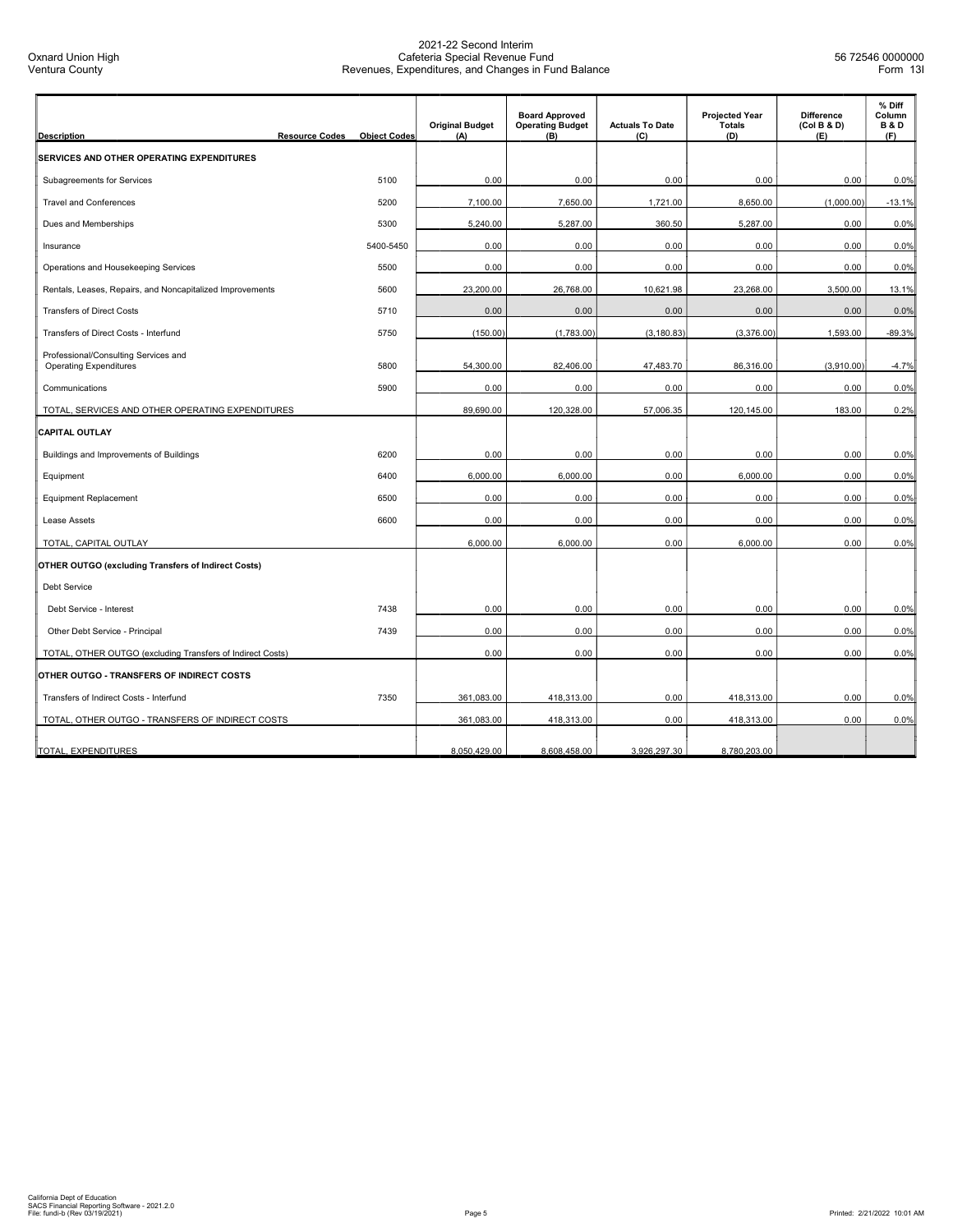| <b>Description</b>                                                                          | <b>Resource Codes</b> | <b>Object Codes</b> | <b>Original Budget</b><br>(A) | <b>Board Approved</b><br><b>Operating Budget</b><br>(B) | <b>Actuals To Date</b><br>(C) | <b>Projected Year</b><br>Totals<br>(D) | <b>Difference</b><br>(Col B & D)<br>(E) | % Diff<br>Column<br><b>B&amp;D</b><br>(F) |
|---------------------------------------------------------------------------------------------|-----------------------|---------------------|-------------------------------|---------------------------------------------------------|-------------------------------|----------------------------------------|-----------------------------------------|-------------------------------------------|
| <b>INTERFUND TRANSFERS</b>                                                                  |                       |                     |                               |                                                         |                               |                                        |                                         |                                           |
| <b>INTERFUND TRANSFERS IN</b>                                                               |                       |                     |                               |                                                         |                               |                                        |                                         |                                           |
| From: General Fund                                                                          |                       | 8916                | 0.00                          | 0.00                                                    | 0.00                          | 0.00                                   | 0.00                                    | 0.0%                                      |
| Other Authorized Interfund Transfers In                                                     |                       | 8919                | 0.00                          | 0.00                                                    | 0.00                          | 0.00                                   | 0.00                                    | 0.0%                                      |
| (a) TOTAL, INTERFUND TRANSFERS IN                                                           |                       |                     | 0.00                          | 0.00                                                    | 0.00                          | 0.00                                   | 0.00                                    | 0.0%                                      |
| <b>INTERFUND TRANSFERS OUT</b>                                                              |                       |                     |                               |                                                         |                               |                                        |                                         |                                           |
| Other Authorized Interfund Transfers Out                                                    |                       | 7619                | 0.00                          | 0.00                                                    | 0.00                          | 0.00                                   | 0.00                                    | 0.0%                                      |
| (b) TOTAL, INTERFUND TRANSFERS OUT                                                          |                       |                     | 0.00                          | 0.00                                                    | 0.00                          | 0.00                                   | 0.00                                    | 0.0%                                      |
| OTHER SOURCES/USES                                                                          |                       |                     |                               |                                                         |                               |                                        |                                         |                                           |
| <b>SOURCES</b>                                                                              |                       |                     |                               |                                                         |                               |                                        |                                         |                                           |
| Other Sources<br>Transfers from Funds of Lapsed/Reorganized LEAs<br>Long-Term Debt Proceeds |                       | 8965                | 0.00                          | 0.00                                                    | 0.00                          | 0.00                                   | 0.00                                    | 0.0%                                      |
| Proceeds from Leases                                                                        |                       | 8972                | 0.00                          | 0.00                                                    | 0.00                          | 0.00                                   | 0.00                                    | 0.0%                                      |
| All Other Financing Sources                                                                 |                       | 8979                | 0.00                          | 0.00                                                    | 0.00                          | 0.00                                   | 0.00                                    | 0.0%                                      |
| (c) TOTAL, SOURCES                                                                          |                       |                     | 0.00                          | 0.00                                                    | 0.00                          | 0.00                                   | 0.00                                    | 0.0%                                      |
| <b>USES</b>                                                                                 |                       |                     |                               |                                                         |                               |                                        |                                         |                                           |
| Transfers of Funds from Lapsed/Reorganized LEAs                                             |                       | 7651                | 0.00                          | 0.00                                                    | 0.00                          | 0.00                                   | 0.00                                    | 0.0%                                      |
| All Other Financing Uses                                                                    |                       | 7699                | 0.00                          | 0.00                                                    | 0.00                          | 0.00                                   | 0.00                                    | 0.0%                                      |
| (d) TOTAL, USES                                                                             |                       |                     | 0.00                          | 0.00                                                    | 0.00                          | 0.00                                   | 0.00                                    | 0.0%                                      |
| <b>CONTRIBUTIONS</b>                                                                        |                       |                     |                               |                                                         |                               |                                        |                                         |                                           |
| Contributions from Unrestricted Revenues                                                    |                       | 8980                | 0.00                          | 0.00                                                    | 0.00                          | 0.00                                   | 0.00                                    | 0.0%                                      |
| <b>Contributions from Restricted Revenues</b>                                               |                       | 8990                | 0.00                          | 0.00                                                    | 0.00                          | 0.00                                   | 0.00                                    | 0.0%                                      |
| (e) TOTAL, CONTRIBUTIONS                                                                    |                       |                     | 0.00                          | 0.00                                                    | 0.00                          | 0.00                                   | 0.00                                    | 0.0%                                      |
| TOTAL, OTHER FINANCING SOURCES/USES<br>$(a - b + c - d + e)$                                |                       |                     | 0.00                          | 0.00                                                    | 0.00                          | 0.00                                   |                                         |                                           |